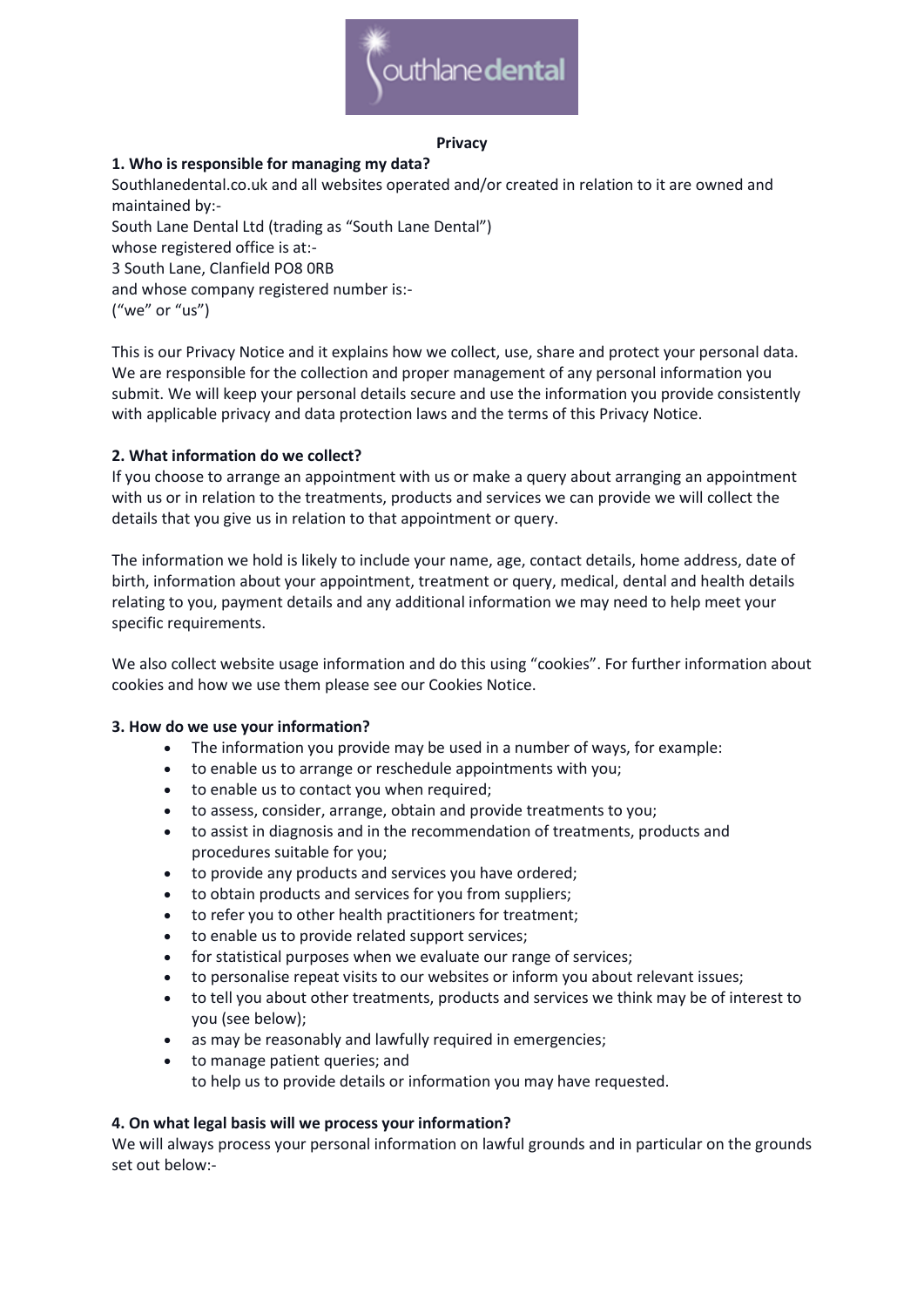

For Medical Purposes and Pursuant to a Contract with a Health Professional We may process your dental, health, medical and other related records and details where necessary for the purposes of medical diagnosis, the provision of health care or treatment, the management of health care systems and services subject to UK law and/or pursuant to your contract with us as health professionals subject to all applicable conditions and safeguards.

## **Performance of a Contract**

If you are purchasing services or products from us we will use the details that you give to arrange and provide those services or products to you. This information is likely to include your name, date of birth, contact details, payment details, information about your appointment, order details and any additional information we may need to help meet your specific requirements and to provide the services and/or products you have ordered.

If you do not provide us with the information set out in the above two paragraphs, then we may not be able to provide treatment or the products and services you have requested.

### **Legitimate Interest**

We want to give you the best possible patient experience whilst respecting your privacy. We may use your name and contact details to tell you about treatments, products and services which we think may be of interest to you. **You can ask us to stop doing so at any time.**

We may also use some of your personal information for statistical purposes when we evaluate our range of services.

We may share your email address with our technology providers including Google, Facebook and others (acting as data processors) for them to use on our behalf in connection with the creation of marketing and promotion for us.

They may use this to serve targeted advertising/content to you via their platforms. You can control what advertisements you receive via the privacy settings on the relevant platform. We also provide tracking opt-out links in our Cookie Policy.

Google and Facebook may also use socio-demographic information about you to identify other people like you, with similar interests to present our marketing to. This socio-demographic information is not used for any other purpose nor shared with any other party. No information about other individuals identified from these networks is shared with us at any time.

We may also share your contact details with our third party review administrator(s) who may contact you to ask for your comments on the accommodation and/or services that have been provided.

Data privacy law allows the above as part of our legitimate interest in understanding our patients and customers, marketing our services to them and helping us to provide them with the highest levels of care.

We may also make use of your personal data to the extent required to establish, exercise, protect, enforce or defend our legal rights and to take legal advice.

### **Consent**

We may ask your consent to share your name and contact details with selected third parties so that they can tell you about their products and services.

If you specifically agree, we may also pass on your information, in certain cases, for the purposes of conducting a credit check.

At your specific request we may also send your records to another health, dental or medical practitioner, for example, where you transfer to another dental practice.

You can withdraw your consent at any time.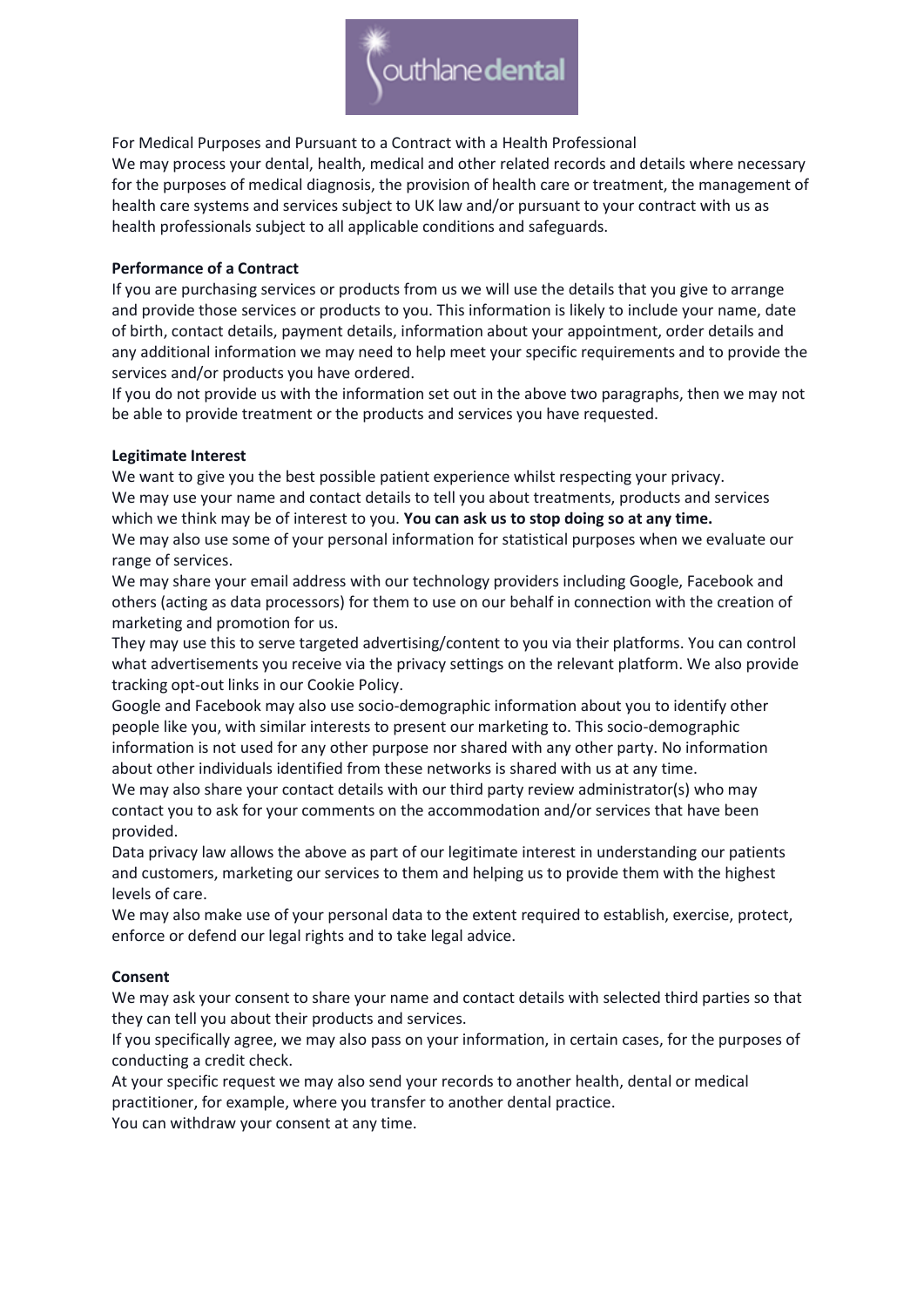

## **Legal Obligation and Compliance**

We may also use, process and disclose your personal data for compliance purposes, as required by any legal, regulatory, law enforcement, professional or taxation authority and to the extent that we are required to do so by law or regulation.

## **5. Who will you share my information with?**

In order to provide you with the treatments, products and services that we offer and/or which you have arranged we may share your information with:

- other members of our group of companies and their service providers (see also section 6 below);
- providers of products and services you have ordered;
- other dental/medical professionals and treatment providers;
- credit/debit card companies; and other third parties who we may need to work with to deliver treatments, services or products or to fulfil orders on your behalf, for example couriers and other suppliers.

We may also use and disclose your personal data without your permission:-

- in connection with any legal proceedings or claims or prospective legal proceedings or claims,
- to legal, justicial, regulatory, law enforcement, public health, governmental, professional and taxation authorities,
- to prevent crime;
- to take legal advice; and to establish, exercise, protect, enforce or defend our legal rights.

### **6. How do you manage my information?**

We may from time to time appoint other members of our group of companies, or third party service providers, to help us manage efficient systems within the business. Some of these systems may for operational reasons be located in countries overseas including the USA.

We will only transfer your information to service providers who help manage our systems, or overseas, where we are satisfied that this is lawful and that adequate levels of protection are in place to protect the integrity and security of any information being processed and in compliance with applicable privacy laws.

If we transfer your personal data to service providers outside the United Kingdom then we will always use a lawful method to do so. In the case of transfers to other countries outside the European Economic Area then this will be an agreement in a legally approved form.

### **7. Updating Your Details?**

If you would like to change any of your preferences relating to the way in which we may use your information for direct marketing, then please update your user preferences or send an email to reception@southlanedental.co.uk or contact us at

South Lane Dental 3 South Lane Clanfield PO8 0RB

### **8. How long will we hold your information for?**

We have a system of retention periods in place to ensure that your information is only stored whilst it is required for the relevant purposes or to meet legal requirements. Where your information is no longer required, we will ensure it is disposed of or deleted in a secure manner.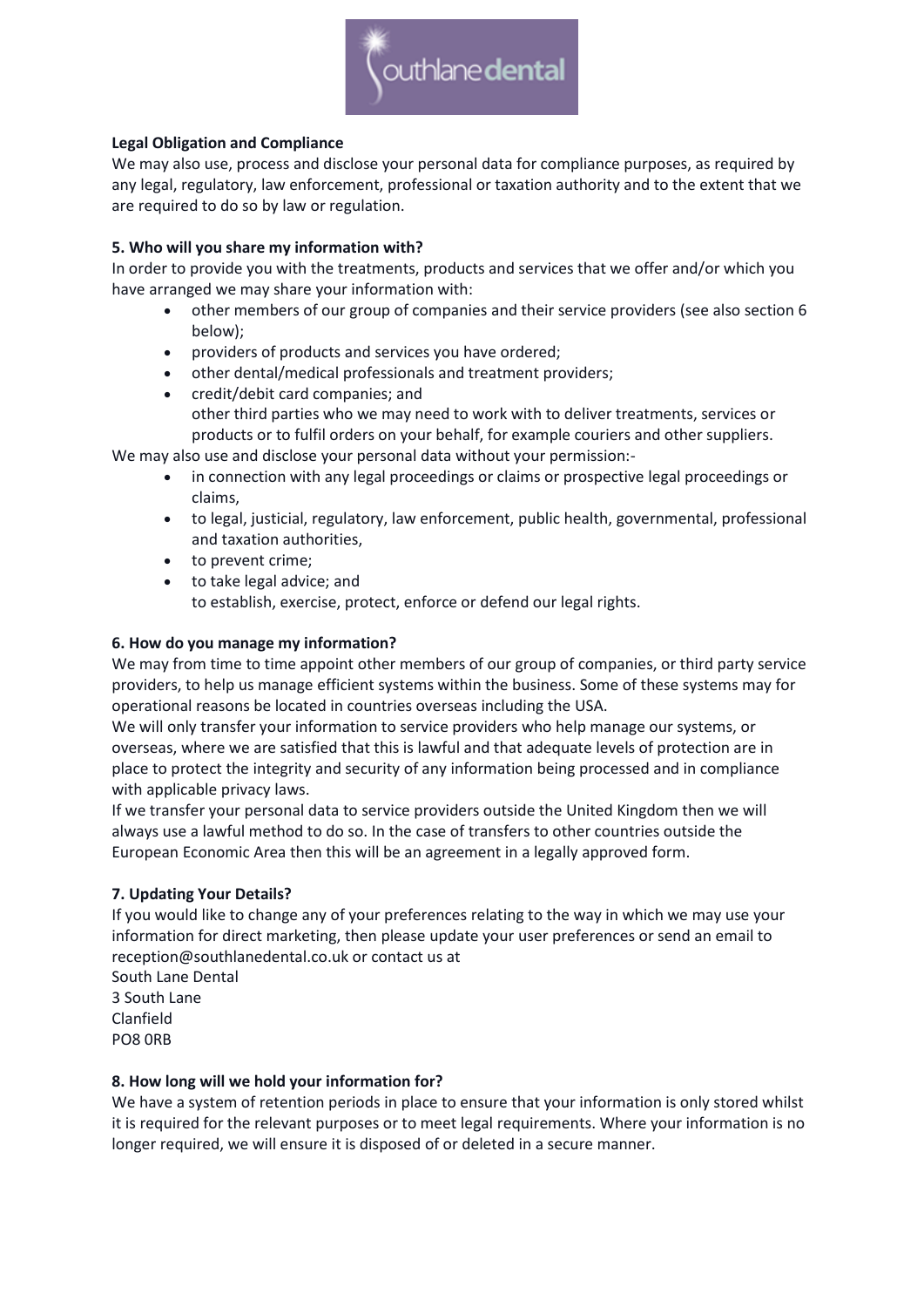

## **9. Your rights**

- You have the right to ask us at any time:
	- to confirm whether we hold any of your personal data;
	- to send you a copy of any personal data that we hold about you;
	- to correct any inaccuracies in your personal data and to add relevant details where the personal data we hold is incomplete;
	- to delete (to the extent possible) any of your personal data, where we are required by law to do so;
	- to stop processing your personal data, where we are required by law to do so;
	- to let you have a portable copy of the personal data we hold about you, where we are required by law to do so;

to stop processing any of your personal data that we process on the basis of our legitimate interests; and

to stop sending you marketing material. However please note that we may -continue to send you service related (i.e. non-marketing) communications, such as email updates relating to your treatment.

Where we have reached a decision that affects you by processing your personal data automatically then you have the right to speak to someone to discuss that decision.

We do not use your personal data for the purpose of profiling.

Where we process your personal data on the basis that you have given us your consent to do so then you may contact us at any time to withdraw your consent

If you wish to exercise any of these rights, or wish to object to our use of your personal information, please write to us at the address given below.

### **Data Protection Co-ordinator**

Sophie Pepperman-Hackett Operations and Development Manager South Lane Dental 3 South Lane Clanfield PO8 0RB United Kingdom Or by email to: [reception@southlanedental.co.uk](mailto:reception@southlanedental.co.uk)

### **10. Does the notice apply to linked websites?**

Our website(s) may contain links to other websites. This privacy notice only applies to this website so when you link to other websites you should read their own privacy policies.

### **11. When do you monitor telephone calls?**

We may from time to time record telephone calls you have with members or our staff for training purposes and to improve the quality of our service.

### **12. How do we update this privacy notice?**

We keep our privacy notice under regular review and we will place any updates on our webpage.

### **13. Who can I contact if I have queries about this privacy notice.**

You can contact us directly if you have any questions about our privacy notice or information we hold about you.

Please write to us at the address given below.

Data Protection Co-ordinator